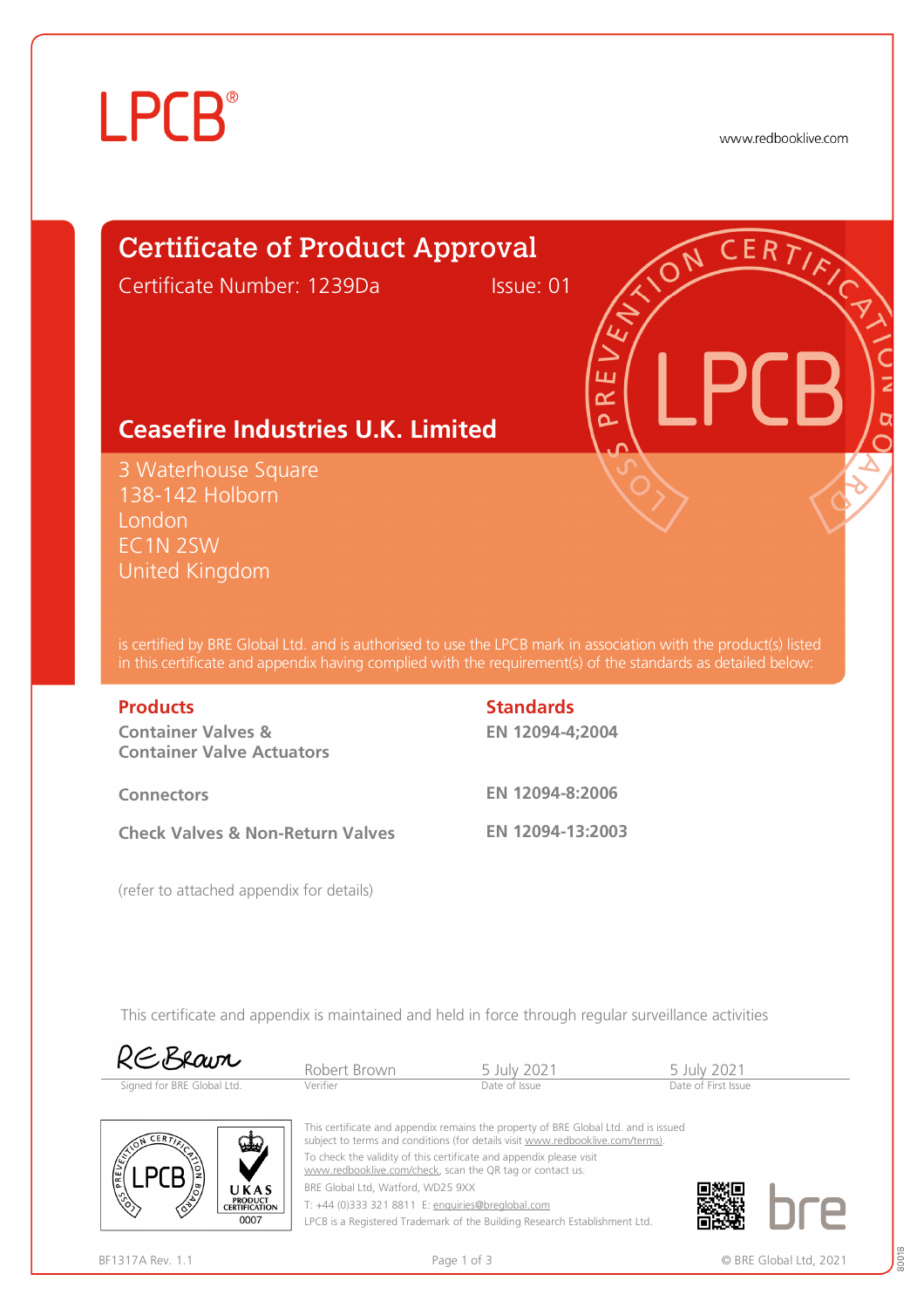# **LPCB**®

## Appendix to Certificate No: 1239Da **Ceasefire Industries U.K. Limited**

### Issue: 01

#### **Ceasefire Industries UK Ltd Container Valves DN33 and DN50 for use with HFC227ea.**

| Product Name     | <b>Description</b>                               | LPCB Ref. No. |  |
|------------------|--------------------------------------------------|---------------|--|
| SM-RM1994        | DN33 container valve 25 bar, (60 bar burst disc) | 1239Da/03     |  |
| <b>SM-RM2132</b> | DN33 container valve 42 bar, (95 bar burst disc) |               |  |
| SM-RM2121        | DN50 container valve 25 bar, (60 bar burst disc) | 1239Da/04     |  |
| <b>SM-RM2122</b> | DN50 container valve 42 bar, (95 bar burst disc) |               |  |

### **Ceasefire Industries UK Ltd Container Valve Actuators**

| <b>Product Name</b> | Description               | LPCB Ref. No. |
|---------------------|---------------------------|---------------|
| <b>SM-RM1995</b>    | Solenoid actuator         | 1239Da/02     |
| <b>SM-RM1996</b>    | Manual actuator           |               |
| <b>SM-RM2109</b>    | Pneumatic/manual actuator |               |
| SM-RM2166           | Pneumatic actuator        |               |
| <b>SM-RM2168</b>    | Pneumatic actuator        |               |

This certificate and appendix is maintained and held in force through regular surveillance activities



| RCORavr                    | Robert Brown | 5 July 2021   | 5 July 2021         |
|----------------------------|--------------|---------------|---------------------|
| Signed for BRE Global Ltd. | Verifier     | Date of Issue | Date of First Issue |



This certificate and appendix remains the property of BRE Global Ltd. and is issued subject to terms and conditions (for details visit [www.redbooklive.com/terms\).](http://www.redbooklive.com/terms)) To check the validity of this certificate and appendix please visit

[www.redbooklive.com/check,](http://www.redbooklive.com/check) scan the QR tag or contact us.

BRE Global Ltd, Watford, WD25 9XX T: +44 (0)333 321 8811 E: [enquiries@breglobal.com](mailto:enquiries@breglobal.com)

LPCB is a Registered Trademark of the Building Research Establishment Ltd.

80018